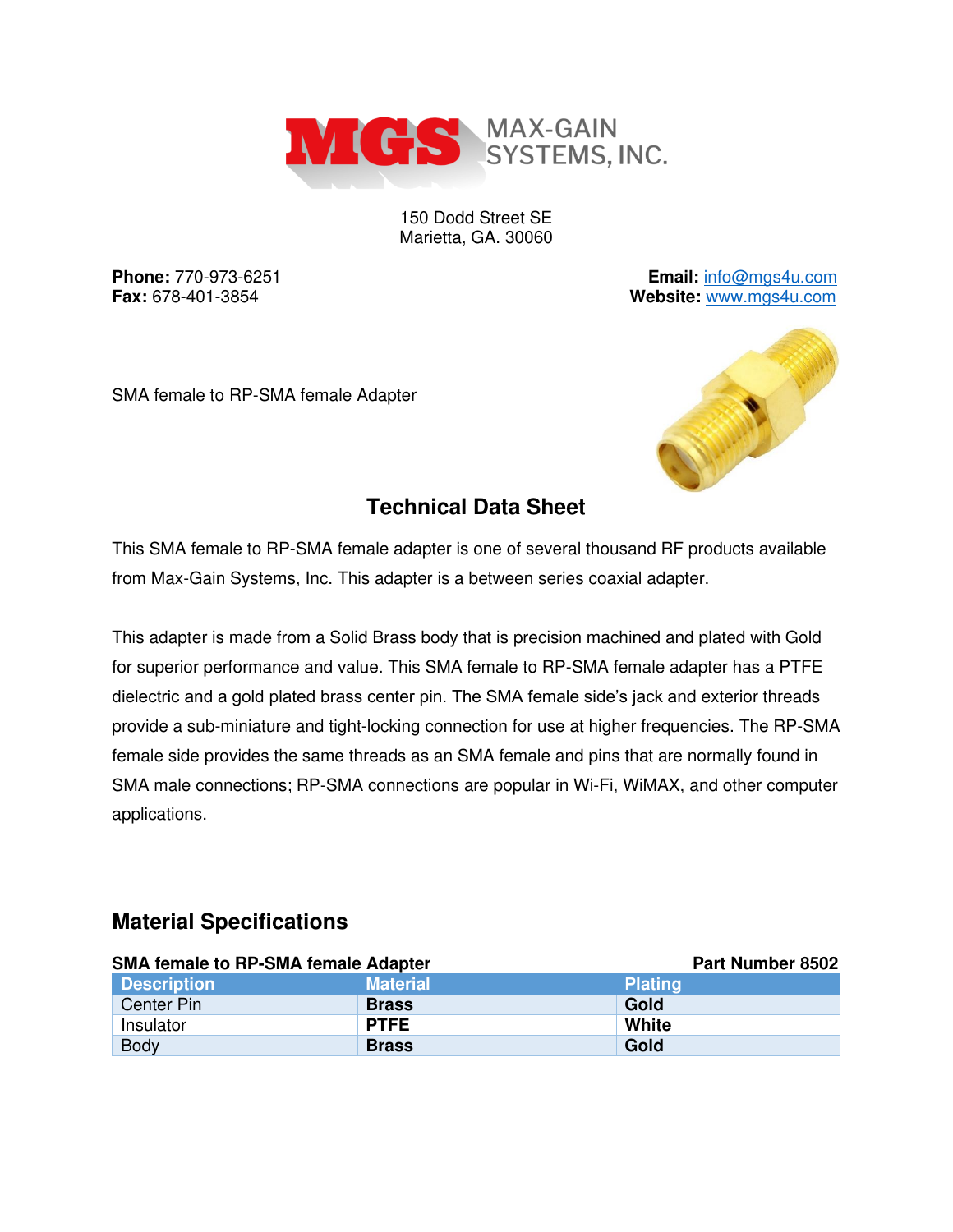# **Mechanical Specifications**

| <b>Size</b> | <b>Dimension</b>            |
|-------------|-----------------------------|
| Length      | 0.77 in (19.5 mm)           |
| Width       | $0.315$ in $(8 \text{ mm})$ |
| Height      | $0.315$ in (8 mm)           |
| Weight      | $0.1$ oz $(3 g)$            |

### **Environmental Specifications**

| Temperature            | Spec                  |
|------------------------|-----------------------|
| <b>Operating Range</b> | $-65$ to $+165$ deg C |

### **Compliance Certifications** (see product page for current documentation)

**Availability** Click the following link (or enter part number in the "SEARCH" bar at the top of any page of the website) to obtain additional part information including price, inventory and certifications: [https://mgs4u.com/product/sma-female-to-rp-sma-female-adapter-](https://mgs4u.com/product/sma-female-to-rp-sma-female-adapter-8502/?v=7516fd43adaa)[8502/?v=7516fd43adaa](https://mgs4u.com/product/sma-female-to-rp-sma-female-adapter-8502/?v=7516fd43adaa)